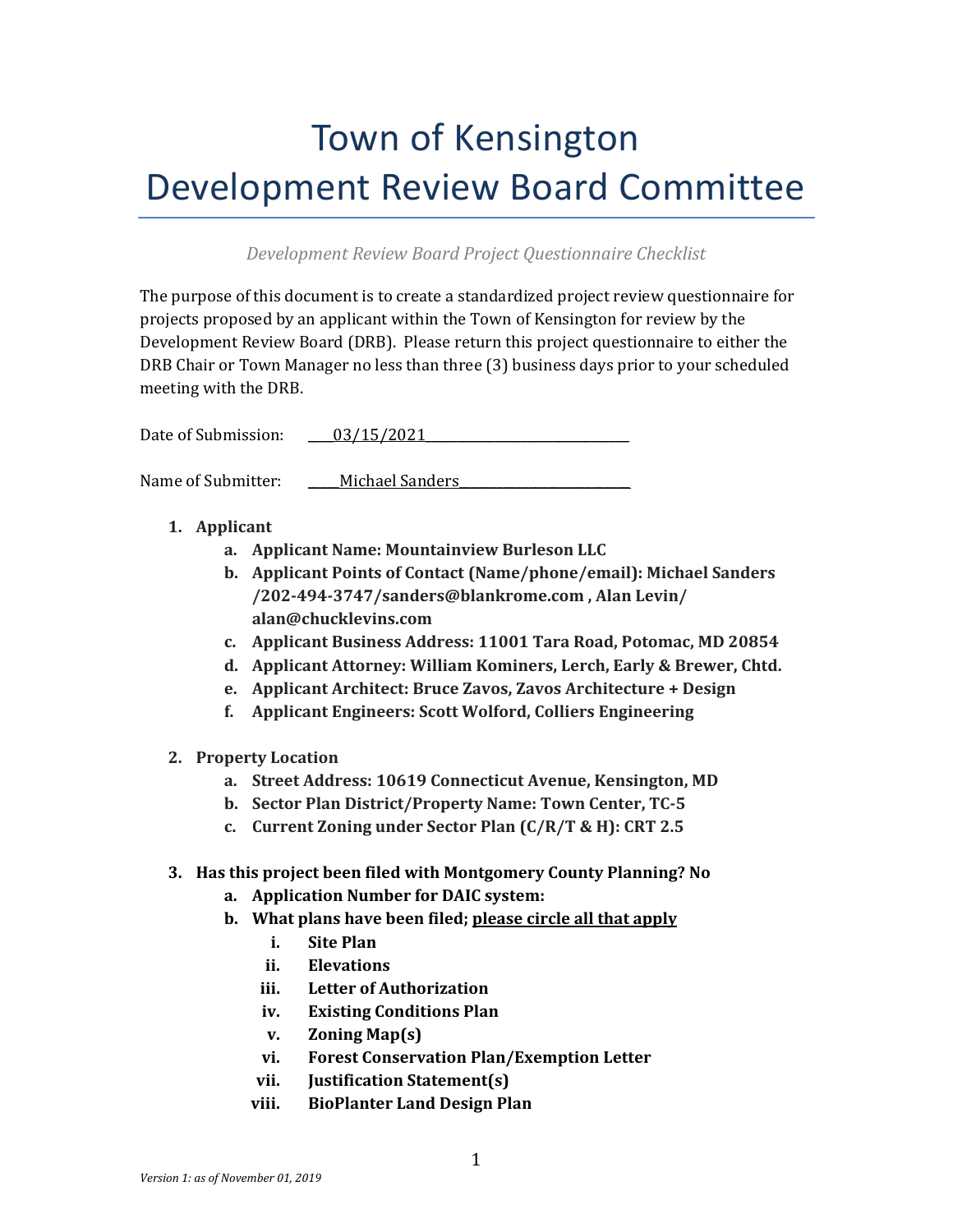- **ix. Local Area Map(s)**
- **x. Montgomery County Tax Map**
- **xi. Conditional Use Application**
- **xii. Stormwater Management Plan**
- **xiii. Lighting Plan**
- **xiv. Traffic Engineering Study**
- **xv. Floorplans**
- **xvi. Recorded Plat(s)**
- **xvii. List of adjoining/confronting property owners**
- **xviii. Department of Assessments and Taxation Sheet (DAT)**
- **xix. Any other documents, please specify**
- **c. Do you have a hearing scheduled, if so, date and with what entity (i.e. Planning Board, Hearing Examiner, etc.) No**
- **4. Do you currently own the property? Yes**
	- **a. If yes, since when? 2017**
	- **b. If no, are you a contract purchaser, land leaser, or building leaser?**
- **5. Are you the developer? Builder? Developer**
	- **a. Identify past similar project experience (name/address/website if available): The individual owners of the company have been responsible for property and asset management of more than 40 properties, including interests in Kensington. One of the owners has developed 2 shopping centers in the DMV.**
- **6. Proposed Use:**
	- **a. Are you proposing to develop under the standard/by-right method, or optional method? Standard Method**
	- **b. Is this a conditional use or special exception? No**
	- **c. If housing, are there population restrictions (i.e. age restricted, MPDUs)? N/A**
	- **d. What are the proposed hours of operation? Hours of operation and staffing levels will depend on potential tenants.**
	- **e. How many staff members are expected in order to operate as the proposed use? Hours of operation and staffing levels will depend on potential tenants.**
	- **f. Have you reviewed the Kensington Sector Plan for your project's location? Does your proposed use conform to the Kensington Sector Plan? Yes, Yes.**
- **7. Are you seeking any exceptions to the Code or Zoning other than what is allowable by-right? None anticipated at this time.**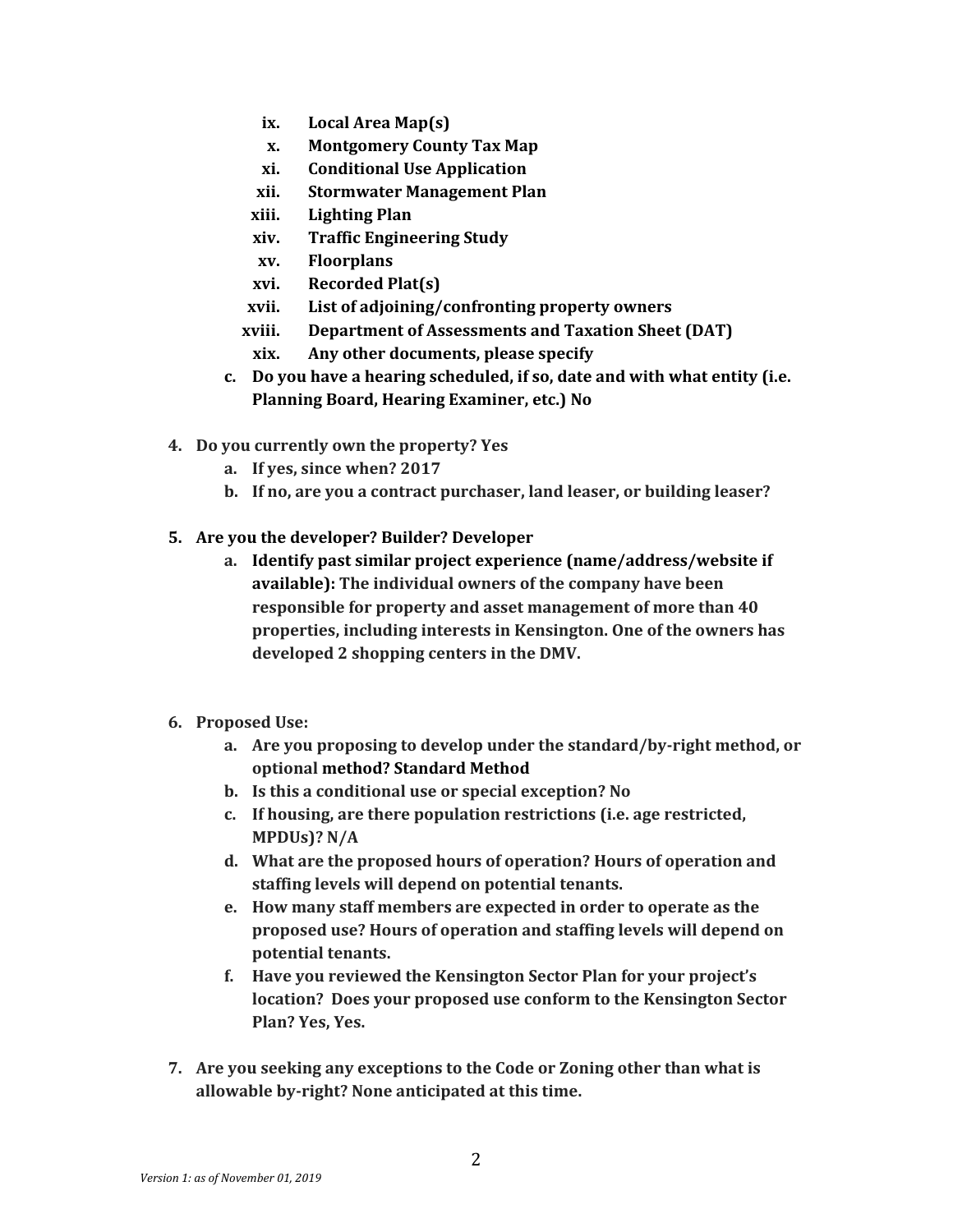- **8. Current Site Size:**
	- **a. Gross Site Area 46,084 SQFT**
	- **b. Net Site Area 46,084 SQFT**
- **9. Density Proposed:**
	- **a. Total Building Gross Square Feet: 11,007 SQFT**
	- **b. Floor-Area-Ratio (FAR) Proposed: .24**
	- **c. FAR Allowed by Sector Plan: 2.5**
	- **d. Square footage by floor/level: 11,007 SQFT**
- **10. Building Height:**
	- **a. Height Proposed: 18', 26' at "Kensington Crossing" entrances**
	- **b. Height Permitted by Sector Plan: 75'**
	- **c. Are you including moderately priced dwelling units (MPDUs) such that the height of the proposed structure exceeds the recommended height within the Kensington Sector Plan? No**
	- **d. Total Above Ground levels: 1**
	- **e. Total Below Ground levels: 0**
		- **i. What is the use of any proposed below ground levels: N/A**
- **11. If Housing: N/A** 
	- **a. Total Number of Units proposed:**
		- **i. Mix of unit size (Studio/1BR/2BR, etc):**
		- **ii. Number of Moderately Priced Dwelling Units (MPDUs) proposed**
		- **iii. Number of MPDUs required by code**
		- **iv. Ratio of MPDU units vs. Market rate units proposed**
- **12. Parking Spaces Proposed:** 
	- **a. Number of parking spaces proposed? 41**
	- **b. Number of parking spaces required per County calculation? 56**
	- **c. Will parking be surface level/below ground structure/above ground structure? Surface level**
	- **d. If your building is greater than two stories in height, are you proposing structured parking? If not, why not? N/A**
- **13. Exterior Materials: Brick, Concrete, Glazing**
- **14. Trash/Dumpster Location/Screening? Dumpster enclosure is located at the southeast area of the site. The proposed dumpster area will be screened with a masonry wall, with the color to match the building, and landscape screening will be provided in accordance with the applicable landscape requirements.**